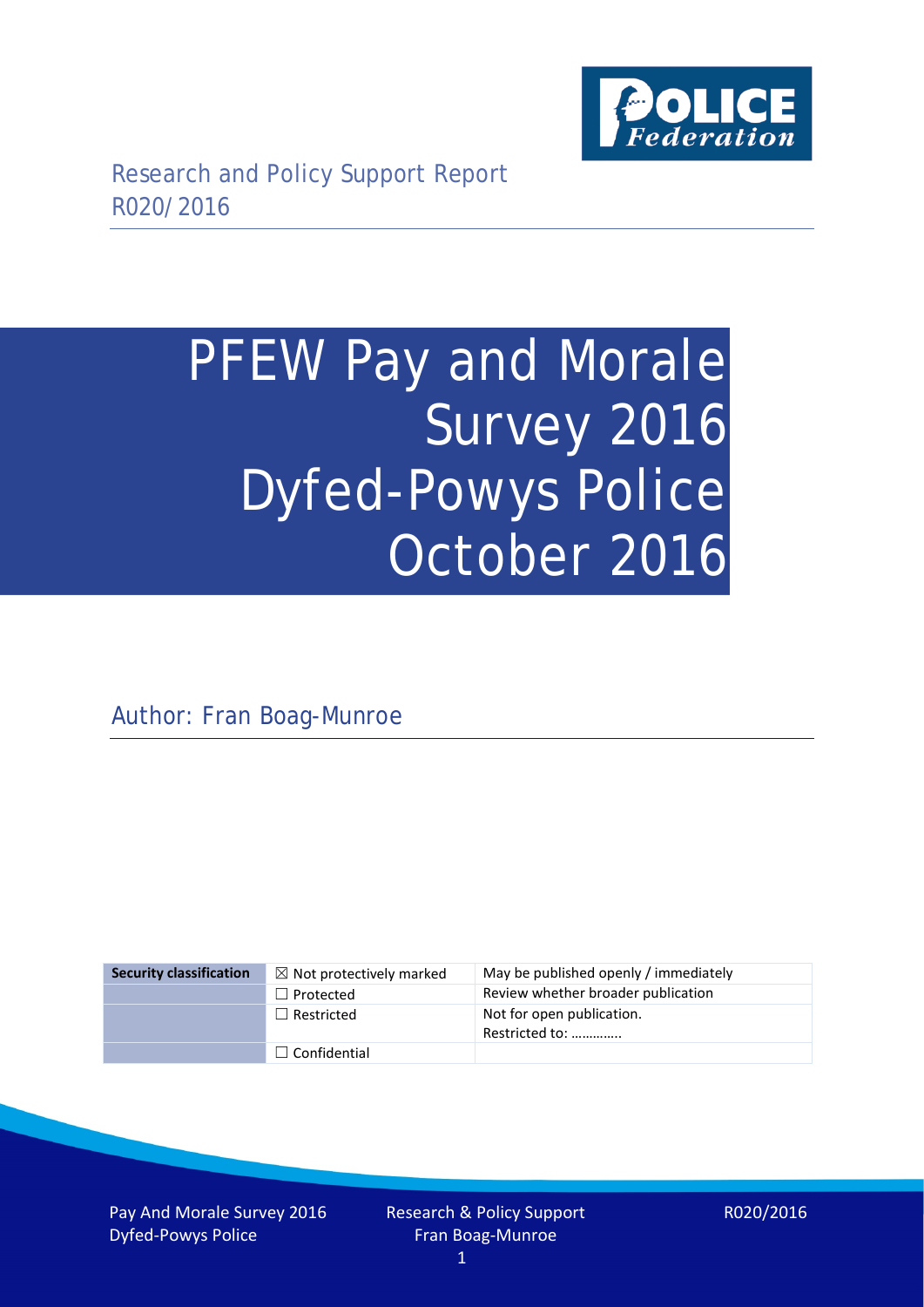## **INTRODUCTION**

This note provides a summary of responses to the PFEW Pay and Morale Survey received from respondents from Dyfed-Powys Police in 2016.

Where appropriate, details of average responses for the police service as a whole are also presented, as well as a ranking of Dyfed-Powys Police compared to other forces. Where rankings are provided, a ranking of 1 represents the force with the highest percentage of respondents expressing a particular attitude or intention, and a ranking of 42 represents the force with the lowest percentage of respondents expressing a particular attitude or intention<sup>[1](#page-1-0)</sup>. One force was excluded from this ranking because the sample size was considered too low to be representative of the force as a whole (<200 responses). Please be aware that the actual differences between individual rank positions may be quite small and, if used, should be interpreted cautiously.

Graphical summaries are also presented which compare the proportion of respondents expressing a particular attitude or intention in each force to the average for the service as a whole. These graphical summaries indicate either 1) that a force has the same proportion of respondents expressing a particular attitude as the national average or lower; 2) that the force has a higher proportion of respondents expressing a particular attitude than the national average; or 3) that the proportion of respondents expressing a particular attitude in a force is 10% or more higher than the national average.

# **RESPONSE RATE AND RESPONDENTS**

367 responses were received from Dyfed-Powys Police, representing a response rate of around 32% (based on March 2016 Home Office figures of officer headcount). The national response rate for the 2016 survey was 35%. Last year's response rate for Dyfed-Powys Police was 35%. Please bear this in mind when making comparisons with last year's findings.

Overall 2% of respondents to the survey declined to state which force they belonged to. The responses from these officers have been included within the national data but are excluded from force-level analysis.

76.9% of responses from Dyfed-Powys Police were received from male officers and 23.1% of responses were from female officers. 70.3% of respondents were Constables, 20.6% were Sergeants and 9.2% were Inspectors or Chief Inspectors.

<span id="page-1-0"></span> $1$  Rankings have been determined at two decimal places.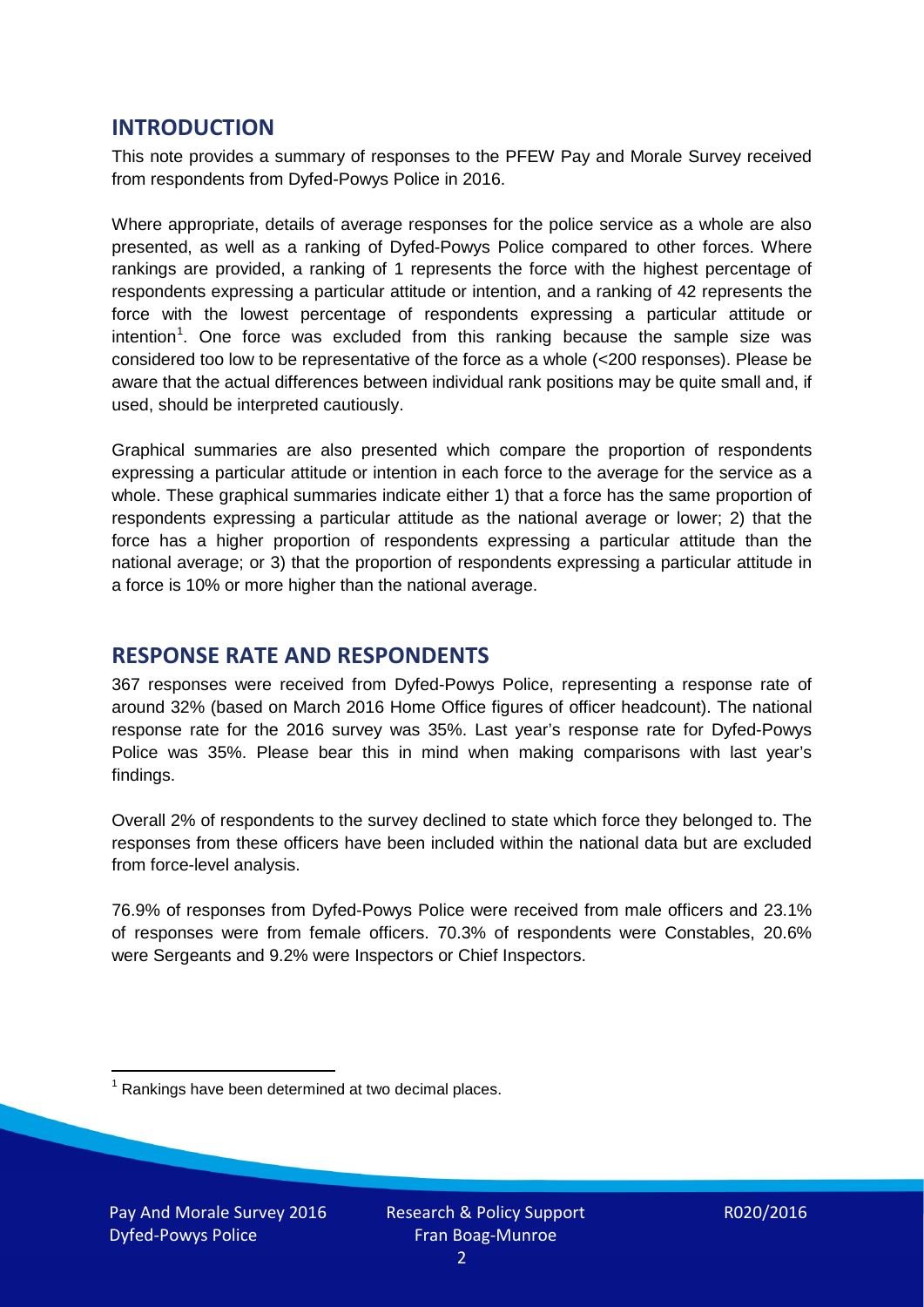## **MORALE**

45.4% of respondents from Dyfed-Powys Police told us that their morale is currently low.

Nationally, the proportion of respondents reporting low personal morale ranges from 72.0% at the top ranking force to 41.9% at the bottom ranking force. In terms of the proportion of respondents with low morale, Dyfed-Powys Police ranks 38 out of 42, meaning that, compared to Dyfed-Powys Police, there are 4 forces with a smaller proportion of respondents reporting low morale.

79.5% of respondents from Dyfed-Powys Police felt that morale within the force is currently low.

Across England and Wales as a whole, the proportion of respondents reporting low force morale ranges from 98.8% at the top ranking force to 74.1% at the bottom ranking force. In terms of the proportion of respondents reporting low force morale, Dyfed-Powys Police ranks 35 out of 42 forces, meaning that there are 7 forces with a smaller proportion of respondents who feel that morale within their force is low.

Comparison of 2016 and 2015 figures for morale in Dyfed-Powys Police are provided in the table below.

|                     | 2016  | 2015  |
|---------------------|-------|-------|
| Low personal morale | 45.4% | 54.3% |
| Low force morale    | 79.5% | 85.8% |

The proportion of respondents in the police service as a whole who said that their morale is low was 55.9%; this compares to 70.1% of respondents to the PFEW Pay and Morale survey in 2016; the proportion of respondents reporting low morale in 2016 was significant smaller than in [2](#page-2-0)015 $^2$ .

The proportion of respondents in the service as a whole who said that morale in their force was low was 89.5%; in 2015, this proportion was 94.6%. Again the difference between 2016 and 2015 was statistically significant<sup>[3](#page-2-1)</sup>.

<span id="page-2-0"></span> $2$ <sup>2</sup> Z= 40.1, p < 0.001

<span id="page-2-1"></span> $3$  Z=25.2, p < 0.001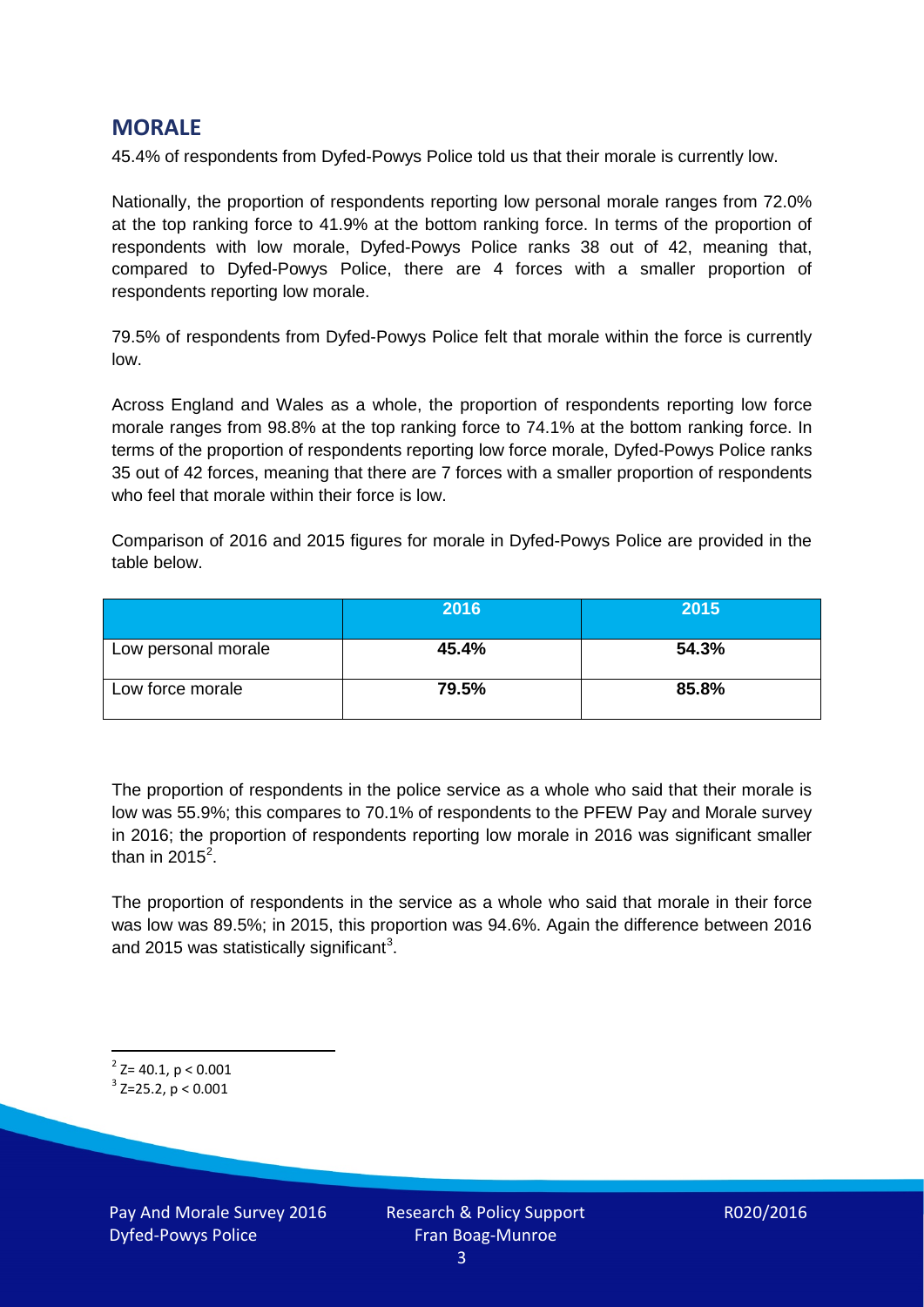*Proportion of respondents reporting low personal morale compared to national average in 2016*



#### *REASONS FOR LOW MORALE*

The survey asked respondents about the factors that had a positive or negative effect on their morale, the table below shows the proportion of respondents in Dyfed-Powys Police who said a particular factor has had a negative effect upon their morale compared to the national average.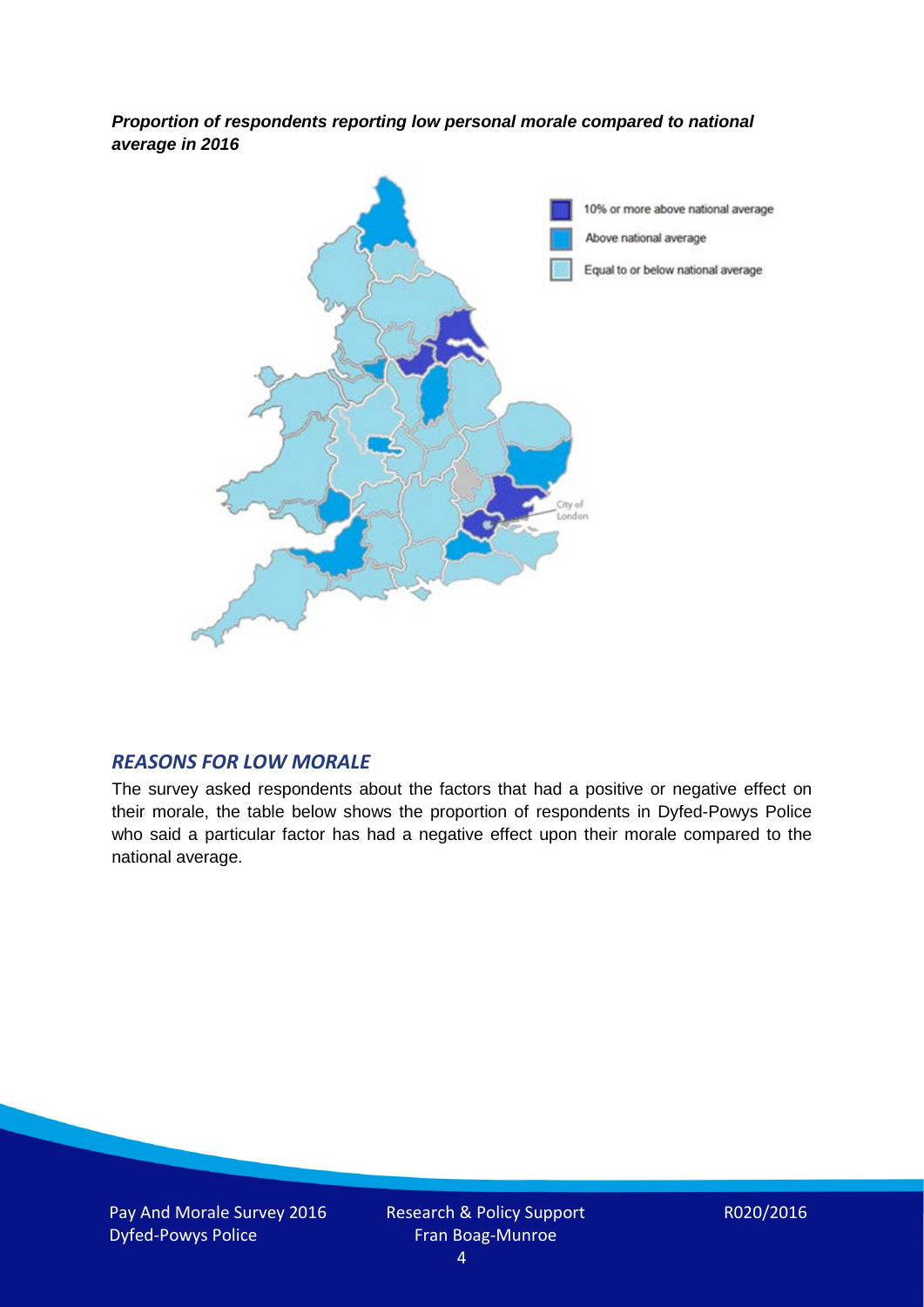| <b>Factor</b>                                  | <b>Negative effect on morale</b><br>(Dyfed-Powys Police) | <b>Negative effect on morale</b><br><b>(England and Wales)</b> |
|------------------------------------------------|----------------------------------------------------------|----------------------------------------------------------------|
| Pay and benefits (including<br>pension)        | 63.7%                                                    | 70.9%                                                          |
| Day-to-day job role                            | 33.5%                                                    | 39.9%                                                          |
| Workload and responsibilities                  | 51.9%                                                    | 52.4%                                                          |
| Work-life balance                              | 58.2%                                                    | 58.2%                                                          |
| Opportunities for<br>development and promotion | 33.2%                                                    | 49.9%                                                          |
| Health and wellbeing                           | 50.1%                                                    | 54.3%                                                          |
| How the police as a whole<br>are treated       | 76.8%                                                    | 84.2%                                                          |
| Treatment by senior<br>managers                | 30.8%                                                    | 42.1%                                                          |

# **ATTITUDES TOWARDS THE POLICE**

57.5% of respondents from Dyfed-Powys Police said that they would not recommend joining the police to others.

Nationally, the proportion of respondents who said that they would not recommend joining the police to others ranges from 78.6% in the top ranking force to 55.4% in the bottom ranking force. Compared to the other forces in England and Wales, Dyfed-Powys Police ranks 40 out of 42; there are therefore 2 forces with a smaller proportion of respondents who say that they would not recommend joining the police to others.

53.3% of respondents from Dyfed-Powys Police said that they did not feel valued within the police.

The proportion of respondents who did not feel valued ranges from 79.2% in the top ranking force to 53.1% in the bottom ranking force. In terms of the proportion of respondents who did not feel valued within the police, Dyfed-Powys Police ranks 41 out of 42; there is 1 force with a smaller proportion of respondents who did not feel valued.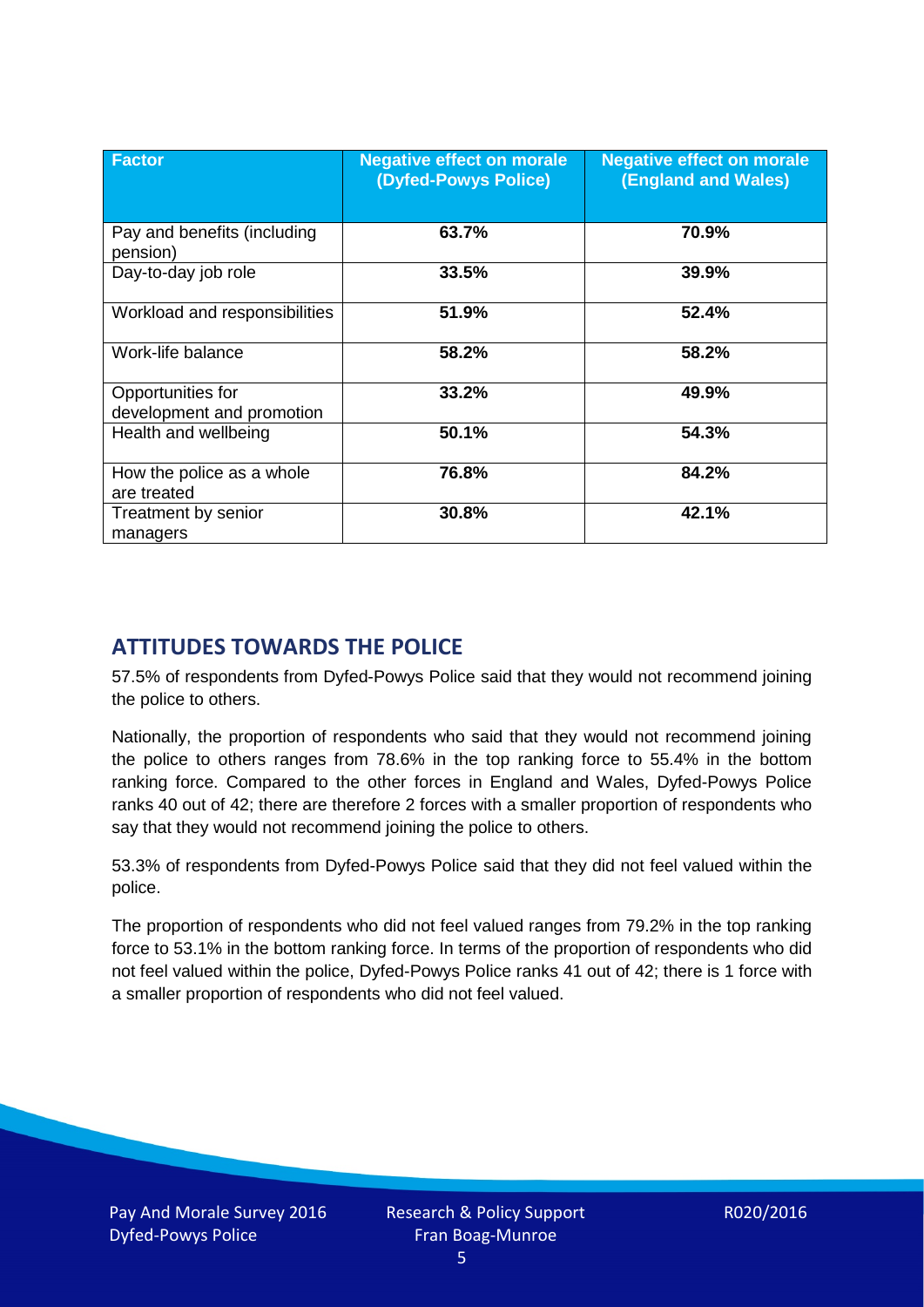|                                                           | 2016  | 2015  |
|-----------------------------------------------------------|-------|-------|
| would<br>not<br>recommend joining<br>the police to others | 57.5% | 59.9% |
| I do not feel valued<br>in the police                     | 53.3% | 55.3% |

For the service as a whole, the proportion of respondents in 2016 who said that they would not recommend joining the police to others was 69.9%. In 2015, 76.3% of respondents said that they would not recommend joining the police. The difference between 2016 and 2015 is statistically significant<sup>[4](#page-5-0)</sup>.

Across the police service as a whole, 67.3% of respondents said that they did not feel valued; compared to 74.7% of respondents in last year's survey. A significantly smaller proportion of respondents did not feel valued this year compared to 201[5](#page-5-1)<sup>5</sup>.

#### *Proportion of respondents who would not recommend the police to others compared to national average in 2016*



<span id="page-5-1"></span><span id="page-5-0"></span> $4$  Z = 19.6, p < 0.001  $5$  Z = 22.1, p < 0.001

Pay And Morale Survey 2016 Dyfed-Powys Police

Research & Policy Support Fran Boag-Munroe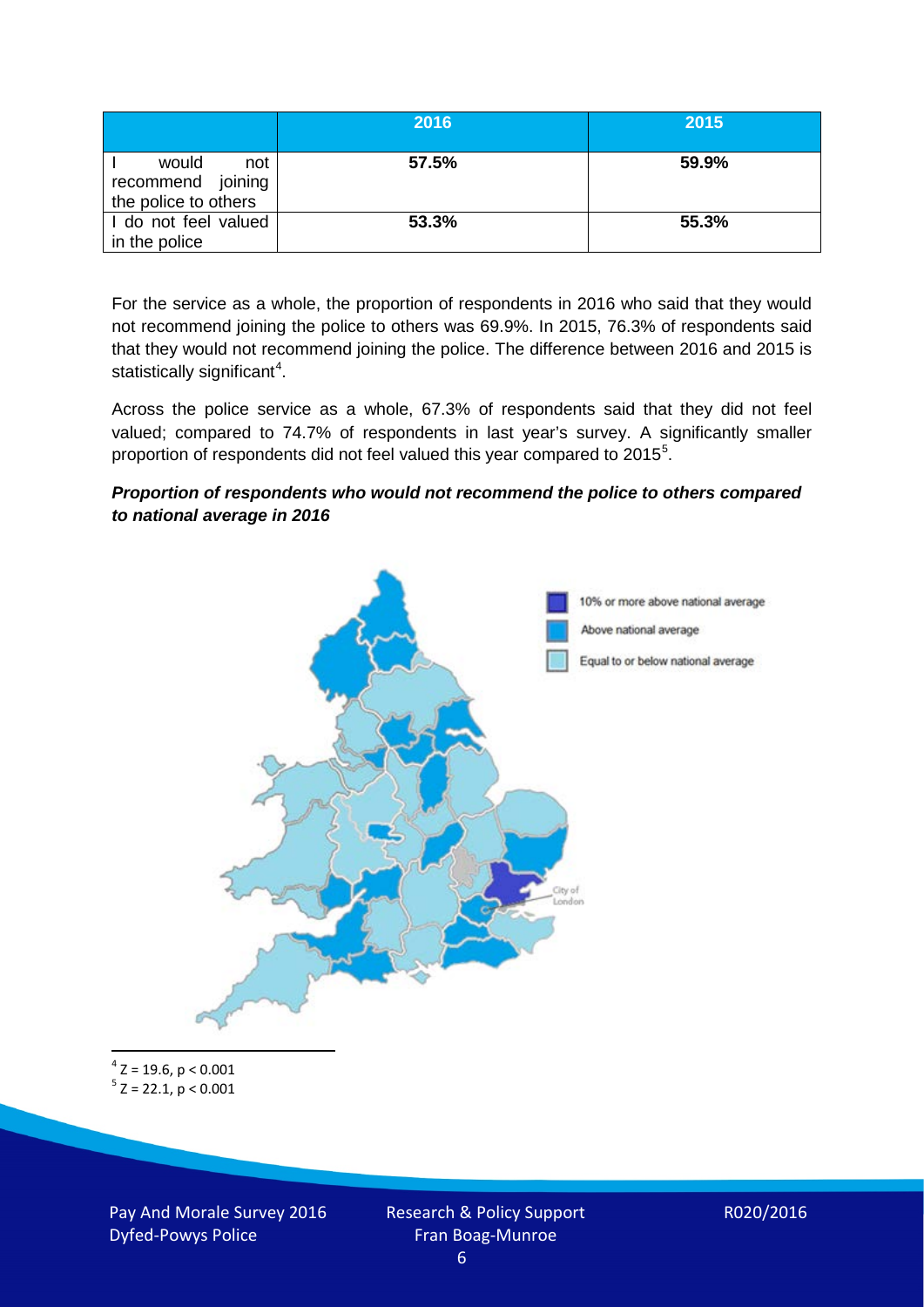# **INTENTION TO LEAVE**

6.6% of respondents from Dyfed-Powys Police told us that they intend to leave the police service within two years. A further 14.6% of respondents said that they currently do not know what their intentions are with regards to staying in or leaving the police.

The proportion of respondents who planned to leave the police ranged from 21.5% at the top ranking force to 4.5% at the bottom ranking force. In terms of the proportion of respondents intending to leave, Dyfed-Powys Police ranks 39 out of 42 forces, meaning that there are 3 forces with a smaller proportion of respondents intending to leave within two years.

Comparison of 2016 and 2015 figures for intention to leave in Dyfed-Powys Police are provided in the table below.

|                                                | 2016 | 2015 |
|------------------------------------------------|------|------|
| Intend to leave the police<br>within two years | 6.6% | 9.9% |

For the service as a whole, 11.8% of respondents planned to leave the police service within two years; in 2015, 15.6% of respondents said that they intended to leave within two years. A significantly smaller proportion of respondents intended to leave the police service in 2015 compared to 201[6](#page-6-0)<sup>6</sup>.

<span id="page-6-0"></span> $6$  Z = 15.2, p < 0.001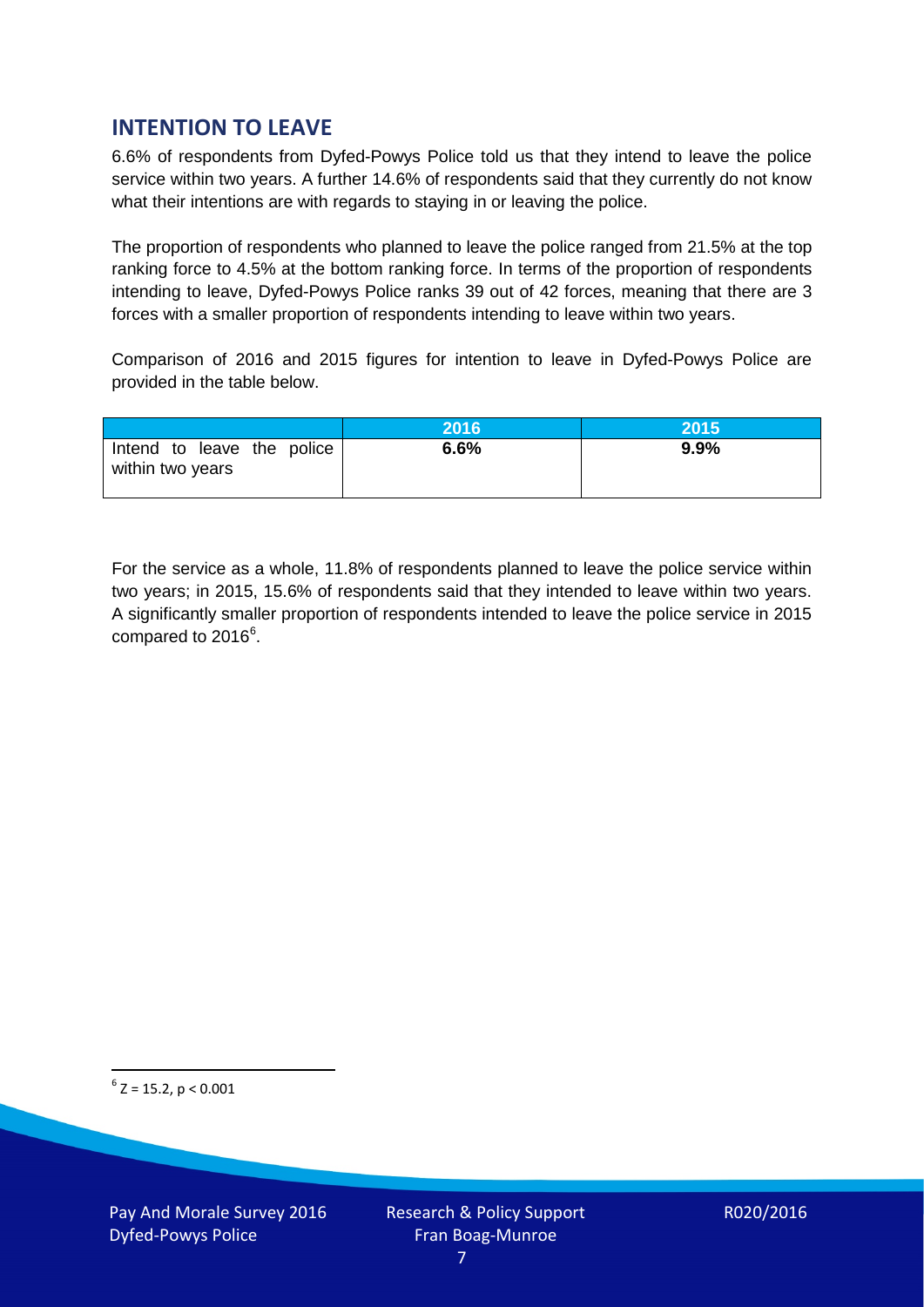*Proportion of respondents intending to leave the police within two years compared to national average in 2016*



### *REASONS FOR INTENDING TO LEAVE THE POLICE SERVICE*

Respondents who had said they intended to leave were asked to indicate the reasons behind this intention. The table below shows the proportion of respondents in Dyfed-Powys Police who said that a particular factor has had a major effect on their intention to leave, compared to the national average.

Please be aware that respondents were able to choose more than one option therefore the figures provide below will not add up to 100%.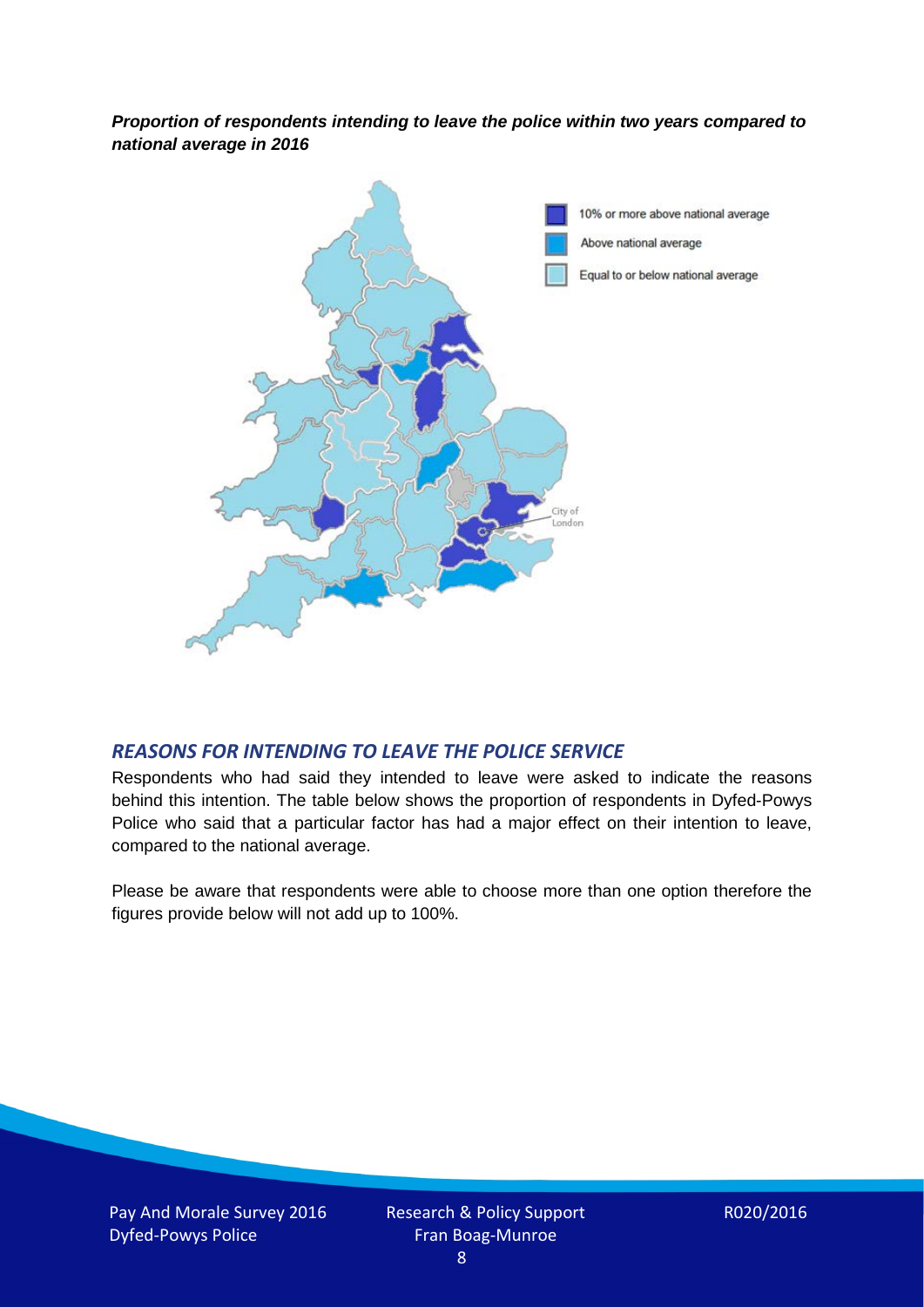| <b>Factor</b>                                          | Major effect on intention to<br>leave (Dyfed-Powys Police) | <b>Major effect on intention to</b><br><b>leave (England and Wales)</b> |
|--------------------------------------------------------|------------------------------------------------------------|-------------------------------------------------------------------------|
| The impact of your job on<br>your family/personal life | 59.1%                                                      | 57.2%                                                                   |
| Your morale                                            | 72.7%                                                      | 81.7%                                                                   |
| Your opportunities for<br>development and promotion    | 27.3%                                                      | 49.1%                                                                   |
| Your pay and benefits                                  | 45.5%                                                      | 67.6%                                                                   |
| Better job opportunities<br>outside of the Police      | 36.4%                                                      | 59.2%                                                                   |
| The impact of the job on your<br>health and wellbeing  | 63.6%                                                      | 69.4%                                                                   |
| Dissatisfaction with your day-<br>to-day job role      | 38.1%                                                      | 43.6%                                                                   |
| Your workload and<br>responsibilities                  | 45.5%                                                      | 41.8%                                                                   |
| How the police was a whole<br>are treated              | 68.2%                                                      | 77.6%                                                                   |
| Your treatment by senior<br>managers                   | 23.8%                                                      | 43.7%                                                                   |

# **PAY AND BENEFITS**

67.8% of respondents from Dyfed-Powys Police told us that they do not feel that they are paid fairly for the responsibilities they have within their job.

Across England and Wales, the proportion of respondents who feel that they are not paid fairly for their responsibilities ranges from 80.8% at the top ranking force to 63.0% at the bottom ranking force. Dyfed-Powys Police ranks 36 out of 42 forces; there are 6 forces with a smaller proportion of respondents who say that they are not fairly paid for the responsibilities within their job.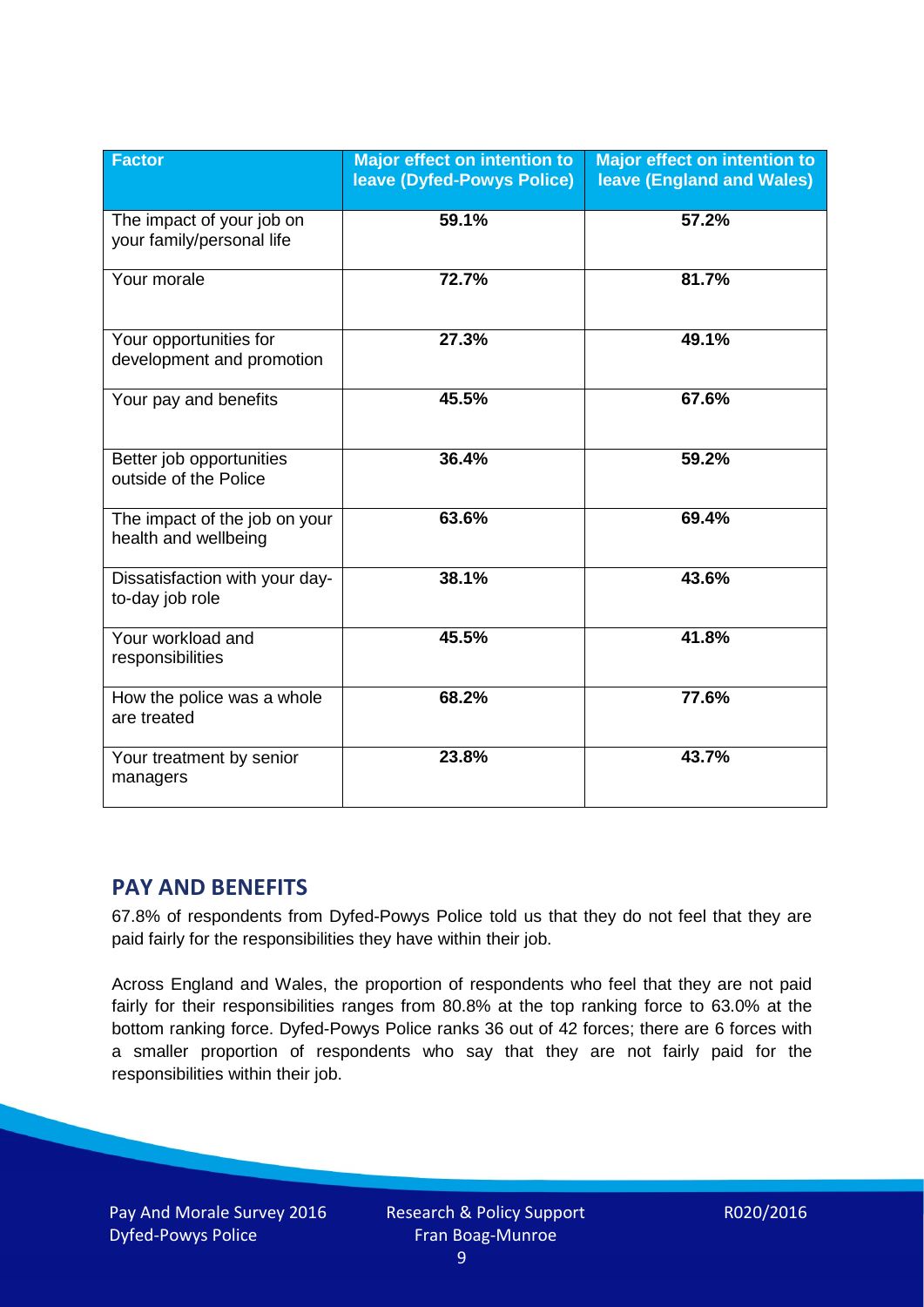57.0% of respondents from Dyfed-Powys Police said that they are dissatisfied with their overall remuneration (including basic pay and allowances) and 57.1% said that they are dissatisfied with their pensions.

Nationally, The proportion of respondents who are dissatisfied with their overall remuneration ranges from 74.2% at the top ranking force to 50.9% at the bottom ranking force. In terms of respondents reporting dissatisfaction with their remuneration, Dyfed-Powys Police ranks 38 out of 42 forces, meaning that there are 4 forces with a smaller proportion of respondents who are dissatisfied with their remuneration.

Pension dissatisfaction ranges from 71.5% at the top ranking force to 55.5% at the bottom ranking force. Dyfed-Powys Police ranks 41 out of 42 forces for this indicator; therefore there is 1 force with a smaller proportion of respondents who are dissatisfied with their pension.

|                                                                         | 2016  | 2015  |
|-------------------------------------------------------------------------|-------|-------|
| Do not feel fairly paid for the<br>responsibilities within their<br>job | 67.8% | 61.5% |
| Dissatisfied with total<br>remuneration                                 | 57.0% | 48.8% |
| Dissatisfied with pension                                               | 57.1% | 59.2% |

Nationally, 74.4% of respondents said that they were not paid fairly for the responsibilities they have within their job; this proportion was 70.3% in 2015. A significantly larger proportion of respondents said that they were not paid fairly for their responsibilities this year compared to last year<sup>[7](#page-9-0)</sup>.

The proportion of respondents across the police service as a whole who were dissatisfied with their remuneration was 66.7%; this compares to 62.7% in 2015. The difference between the proportion of respondents who were dissatisfied with their overall remuneration in 2016 and 2015 was statistically significant<sup>[8](#page-9-1)</sup>.

<span id="page-9-0"></span> $7$  Z=12.5, p < 0.001

<span id="page-9-1"></span> $8$  Z = 11.4, p < 0.001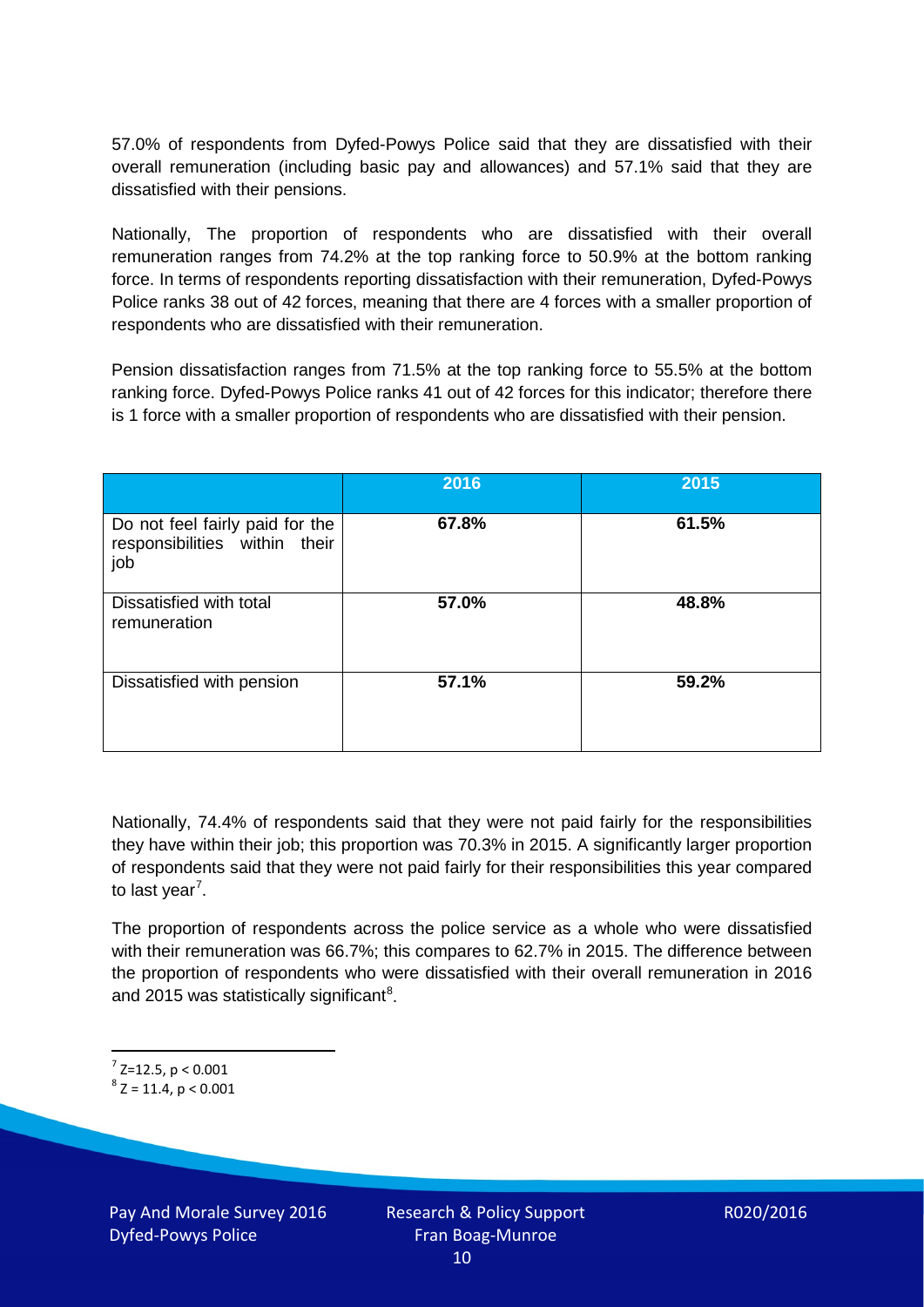Across England and Wales, the proportion of respondents who were dissatisfied with their pension in 2016 was 66.6%; this proportion was 68.9% in 2015. A significantly smaller proportion of respondents were dissatisfied with their pension this year compared to last year<sup>[9](#page-10-0)</sup>.

#### *Proportion of respondents who do not feel fairly paid for the responsibilities within their job compared to national average in 2016*



<span id="page-10-0"></span> $9^9$  Z = 6.7 p < 0.001